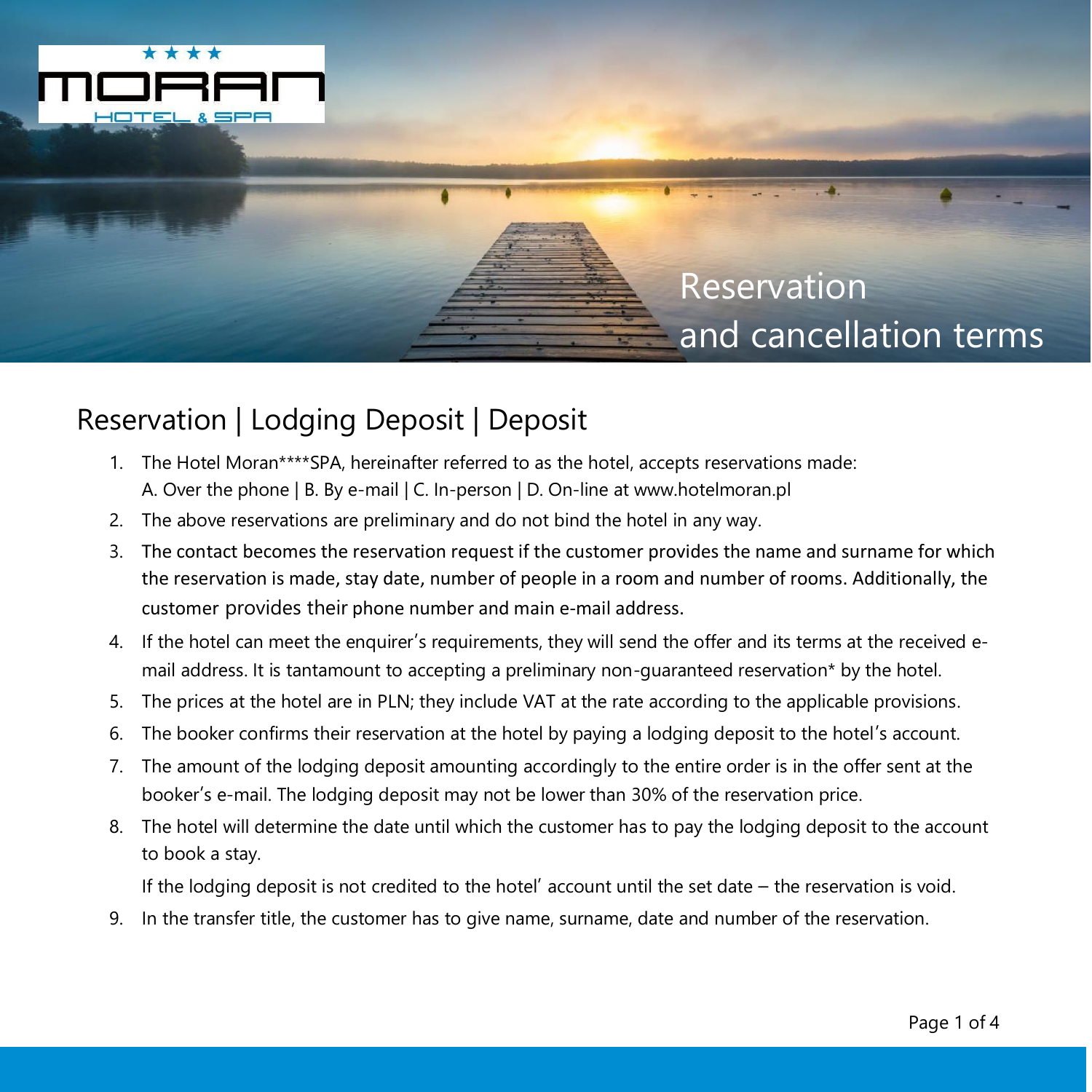- 10. The date of the lodging deposit payment is the date of crediting the amount to the hotel's bank account or the date of cash receipt at the hotel's cash desk.
- 11. The hotel will confirm the payment receipt under the applicable provisions. On the customer's demand, the hotel will issue a VAT invoice containing the data given in the booking request.
- 12. The reservation becomes the order starting from the date of crediting the lodging deposit to the hotel's account. Also, its status is a guaranteed reservation\*\*. The given stay date and the ordered services are biding for both parties, i.e. the hotel and the customer.
- 13. The customer pays the remaining amount for the stay at the hotel on the arrival day, before the stay starts, at the reception desk.

By completing the payment, the customer concludes an agreement between them and the hotel for the stay agreed in the order.

- 14. The customer's refusal to pay 100% of the stay price on the arrival day is their withdrawal from the reservation. The hotel will keep the paid lodging deposit.
- 15. The hotel may demand from the customer to pay a deposit amounting to 50% of the stay price due to security. The deposit is refunded to the customer after the stay. In case of any damage or missing items in the room related to the deposit, it is deducted by the damage value. In the case of damages of value higher than the paid deposit, the hotel will charge the customer with the equivalent of using the room for the entire time of its exclusion from use.
- 16. The customer's refusal to post the deposit is withdrawal from the reservation. The hotel will keep the paid lodging deposit.
- 17. The customer may put charges for additional services ordered at the hotel on the room, i.e. as the hotel bill payable at the Reception on departure. To do so, they have to authorise a payment card or post deposit in cash for at least PLN 500 on the arrival day.
- 18. The agreement that is the order with confirmation of reservation expires on the day of the customer's departure, no later than on the day in the order.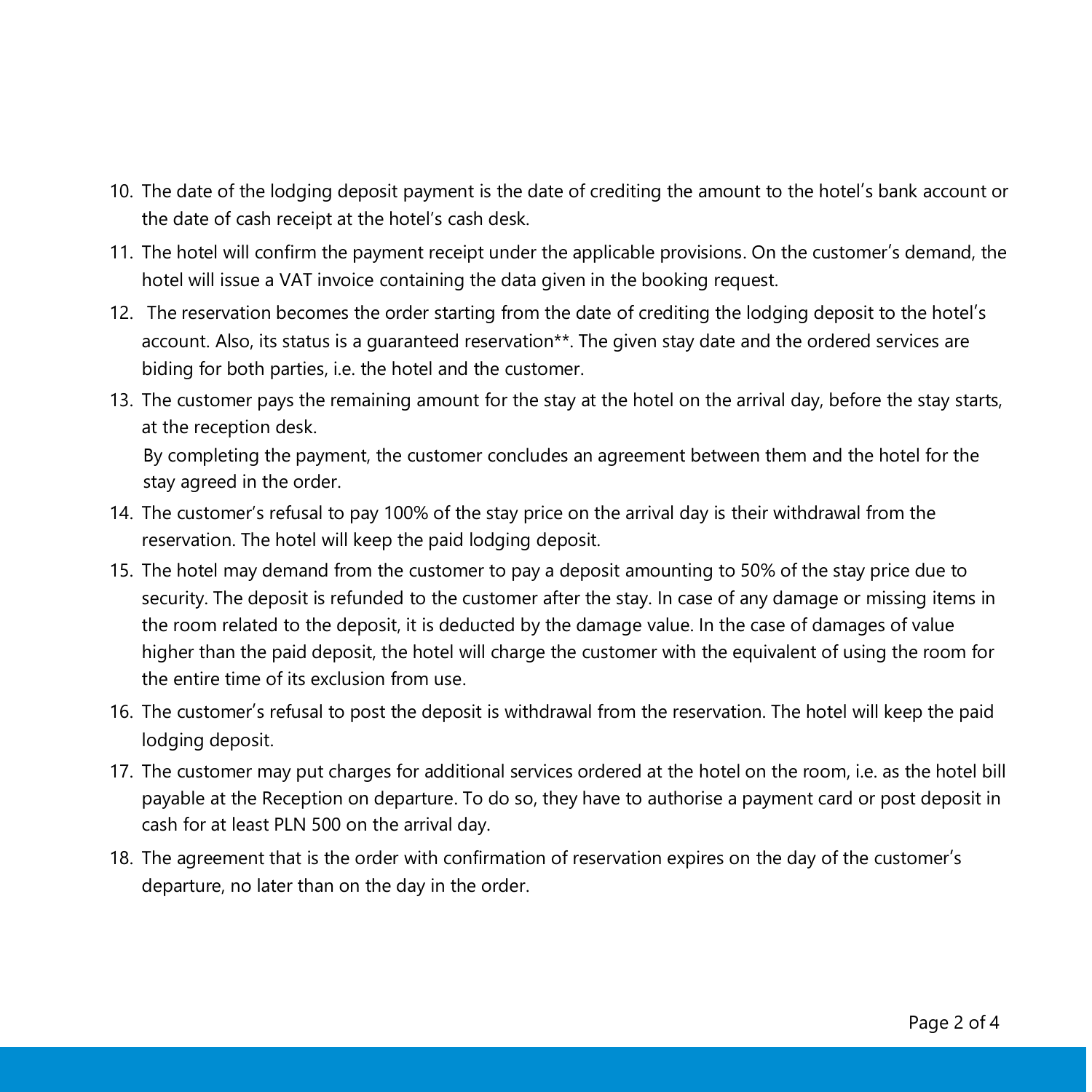## Cancellation of reservation | Cancellation of stay

- 1. The customer may cancel the reservation at any time.
- 2. The cancellation of the reservation has to be in writing; otherwise it will be null and void.
- 3. Cancelling a preliminary non-guaranteed reservation is not required. However, it will make the work of the hotel reception easier.
- 4. Cancelling a guaranteed reservation after paying a lodging deposit:
	- in the case of cancelling a guaranteed reservation 90 days before the planned arrival day or earlier – the hotel will refund the lodging deposit amount decreased by handling charges (bank charges, commission)
	- in the case of cancelling a guaranteed reservation later than 90 days before the planned arrival day and stay start – the paid money will not be refunded  $=$  the hotel will keep the paid lodging deposit.

However, the hotel may propose another stay date within 90 days if vacant rooms are available. If the reservation was made for a stay in summer, on bank holiday weekends and holidays – the paid money will not be refunded. It may not be used for another reservation as well.

- 5. The change of the reservation date referred to in point 4 always depends on the hotel's individual assessment of the situation and the possibility of such a change. The hotel reserves that changing the stay date may not expose the hotel to loss, and the customer's request to change the stay date does not bind the hotel in any way.
- 6. If the customer shortens their stay, the hotel does not refund the cost of unilateral withdrawal from the concluded agreement.
- 7. Cancellation of the reservation made via Booking.com is according to the rules specified on the agent's website.
- 8. The court competent for the hotel's registered office will settle any disputes between the customer and the hotel.